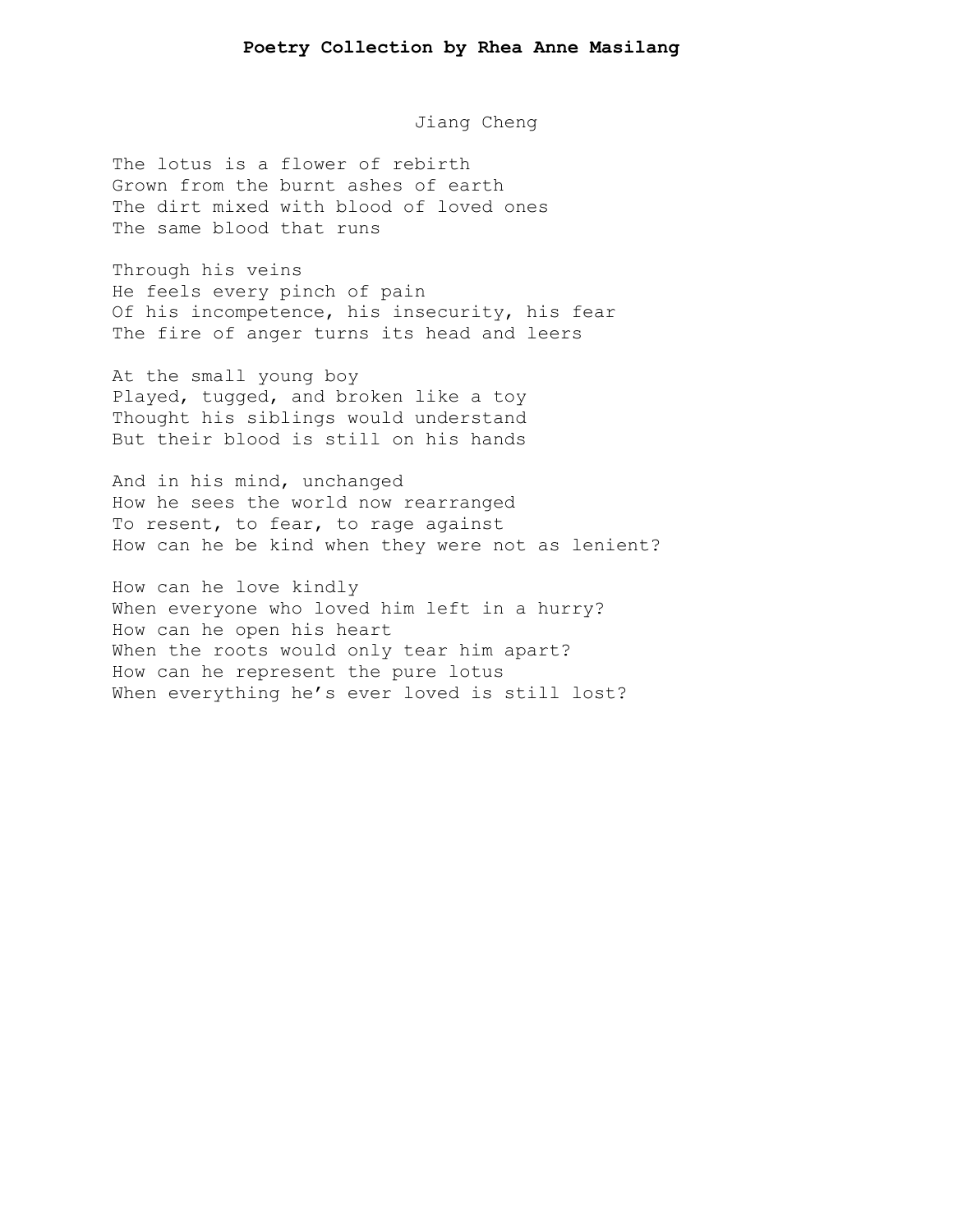## Cheeks

soft pillow framing his face dough-like puffiness to caress is basking in the sun's rays to look upon is more, not less

> they protect his smile they hug his eyes their shine is seen for miles there is no guise

they are the moon, a beacon that shines above that everyone else claims is "aloof" but only certain people can love

your mother says they are dumplings i say that's so cute you say it's embarrassing but such argument is moot

home lies in between cheekbones and jaw home is the soft curve of his grin to insult is outlawed i am the law bringing criminals in

they are pillows i land my love on they are red blush i paint they are a boat carrying your songs they are my night and my day

cheeks as warm and kind as your heart once i saw them, i knew i could never part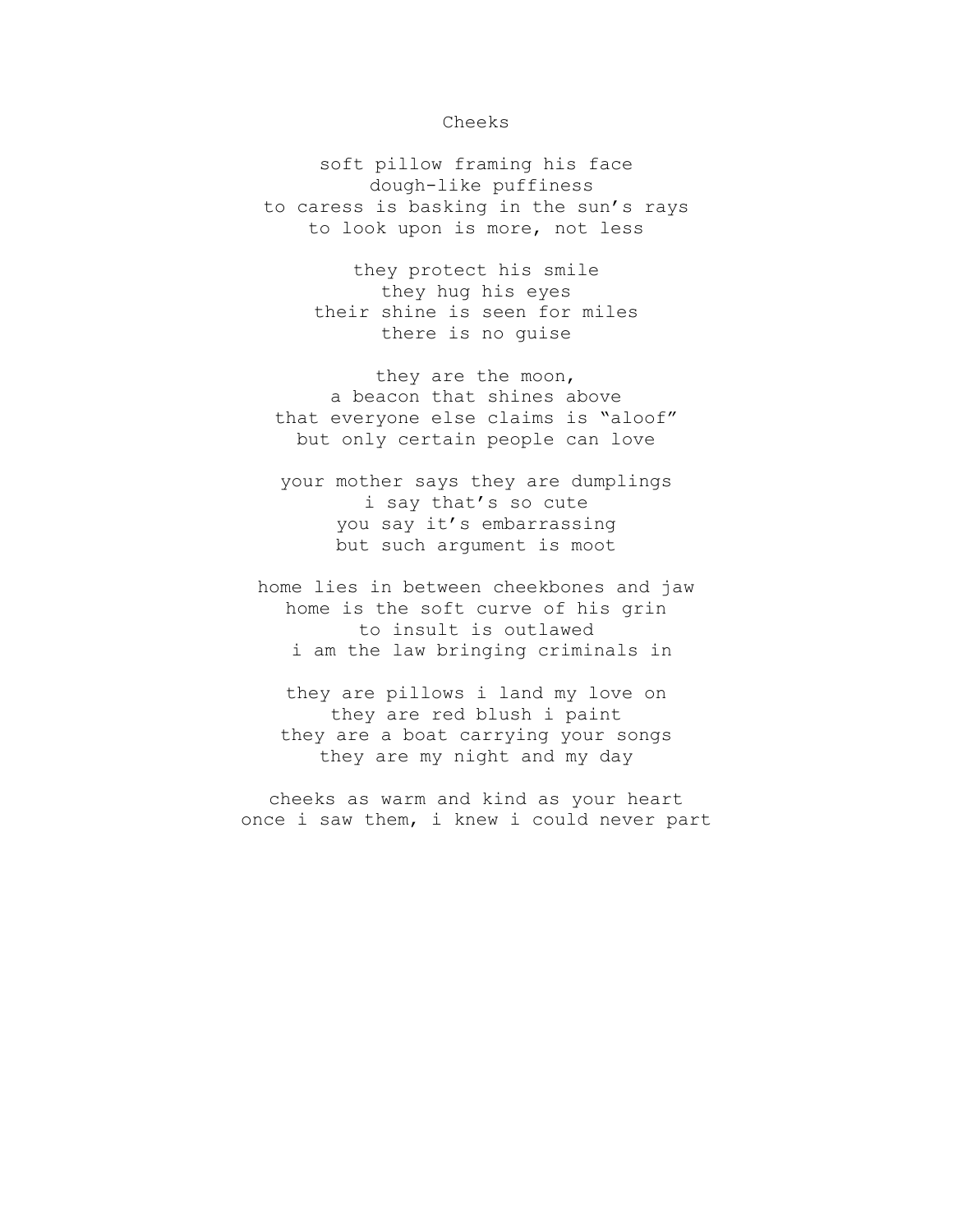my filipino side speaks

home is far away where sun kisses skin too rough where we stay hungry

hungry for our lives culture taken or had died or spun for profit

family stays here our bellies, full of love but is it enough?

yes, we make it last just like those colonizers last for a long time

home is far away bahay ang buhay, the same is life only this?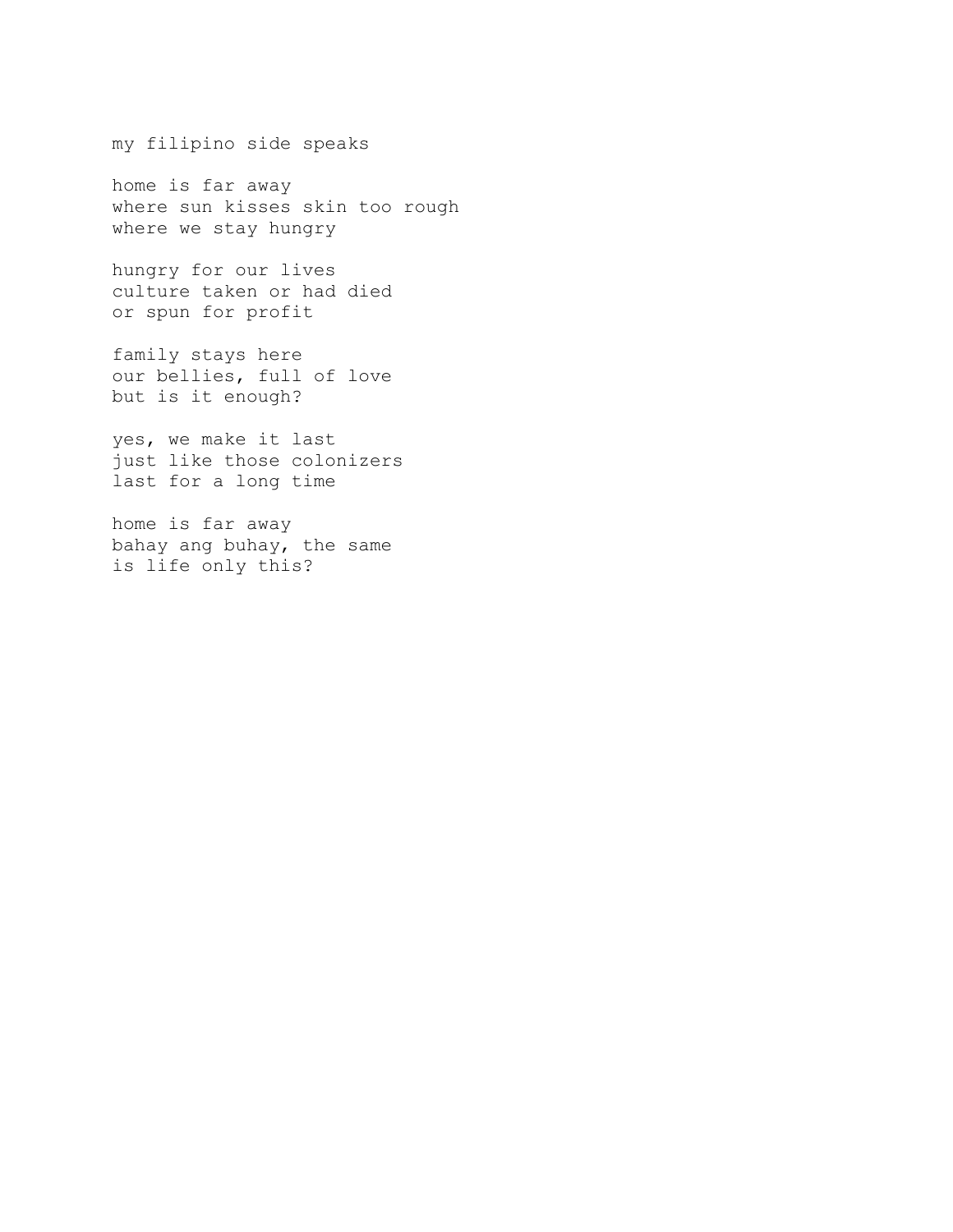From Eden, To . . .

Love leaves me breathless and ashamed But I hold strong to all that remains My heart, a muscle strained Under the weight of a single emotion It crashes me against the rocky shore. I've loved and loved and loved But she changes, leaves, withholds With my anger churning under the waves I ask, "if you are Love, why do you hate?" No words but he blinds me, not her He left me with a "see you later" Not knowing a goodbye is easier Because seeing him again will hurt Over and over and over-

Then she came along A tumultuous house, her stringed heart broken Under my hand, I seek pardon A deal is struck like the Devil's smile Her hand in mine, my own harpy To seek revenge against Love and him Feel my wrath against my twisted laughs and touches My own happiness is a weapon Even if it's fake

But then! Love tricked me again! Tricked me with Her siren voice, Her rough fingers Plucking the strings, making me dance Making me feel the light through my feet Her eyes are the lighthouse My anger dissipates like the foam of water Reflecting the open sky Of blue, sunsets, light Of her smiles, her laughter, her strings humming Echoing in my mind, loving I am wrapped so tight in her that Her breath is my air, her tears are my ocean My world knows only her eyelashes, Her curves, her scars, her, her, her-

My loss is not with her Or him or Love It is my loss that I am lost Lost in my head, my insecurities